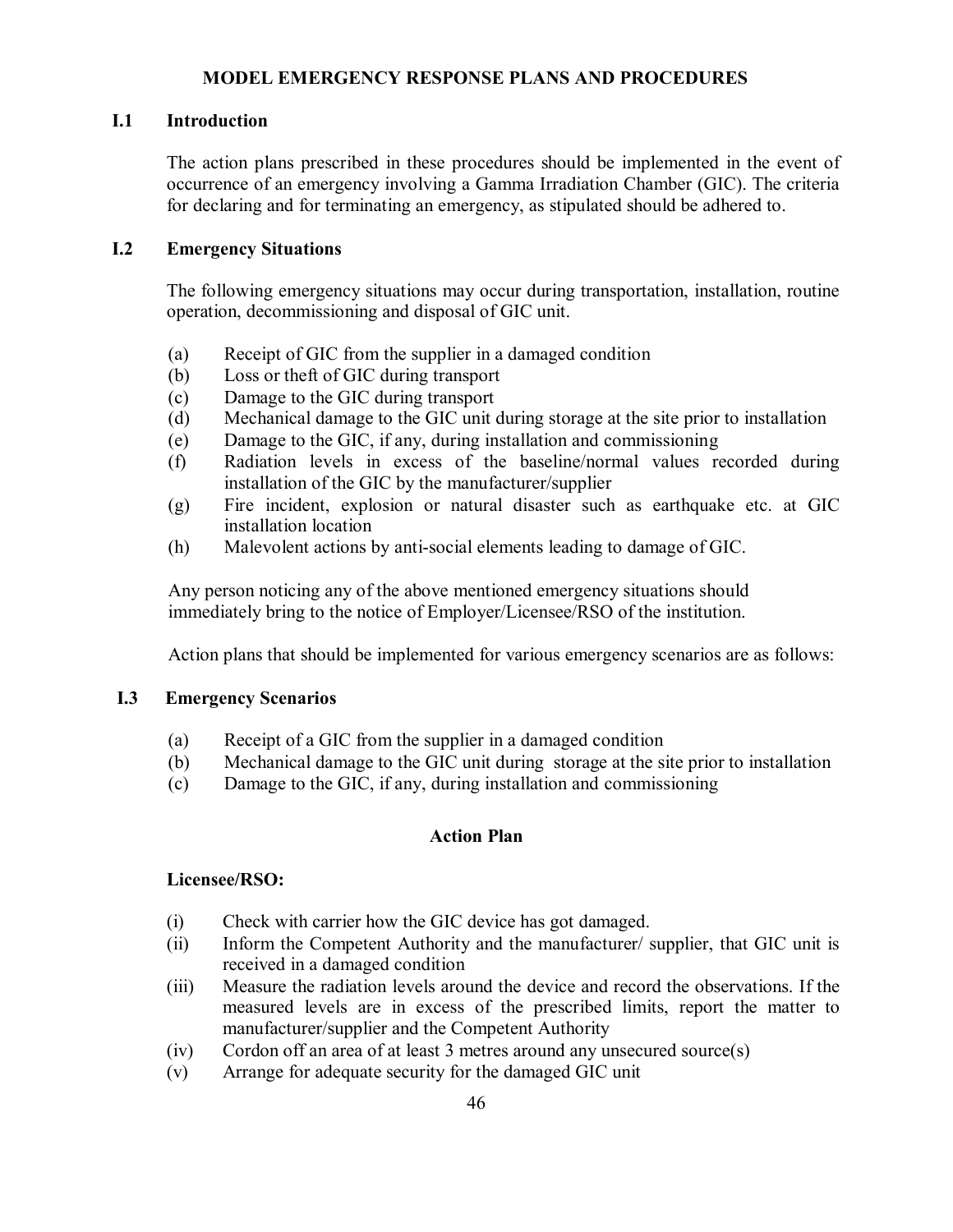- (vi) Act as advised by the Competent Authority manufacturer / supplier for corrective measures
- (vii) If the device is examined by the supplier and thereupon declared safe for installation and operation inform the employer
- (viii) Inform the Competent Authority regarding the action taken.
- **I.4 Emergency Scenario:** Damage to the GIC during transport

### **Action Plan**

# **Carrier:**

- (i) Immediately inform the consignor and the consignee
- (ii) Cordon off an area of at least 3 metres around any unsecured source(s); and
- (iii) Inform the nearest police station for help.

# **Manufacturer/User institution:**

- (i) Upon receipt of information about a transport accident involving GIC from the transporter, the consignor should inform to the Competent Authority, manufacturer and the Employer/Licensee of user institution
- (ii) The intimation should be sent immediately to the Crisis Management Group (CMG), DAE and AERB
- (iii) Responsible officer from manufacturer and/or user institution should be deputed to the site of accident with emergency accessories (eg. survey meter, TLD etc.) to assess the extent of physical damage to the GIC consignment and the radiation levels around it
- (iv) The decision for its further transportation to the manufacturers place or the users place should be based on the assessment of severity of the damage
- (v) In case of significant damage to the GIC and observation of excessive radiation level, adequate additional shielding should be provided for further transportation of GIC to manufacturer's place for rectification and necessary action.
- (vi) Upon controlling the emergency situation, intimate the Consignor, the Consignee and the Competent Authority.
- **I.5 Emergency Scenario:** Loss or theft of GIC during transport

# **Action Plan**

# **Carrier:**

- (i) Immediately inform the Consignor, the Consignee, AERB and the Crisis Management Group (CMG), DAE, about the incident;
- (ii) Follow the instruction stipulated in emergency preparedness procedures sheet and TREM CARD; and
- (iii) Inform the nearest police station about the incident and seek help.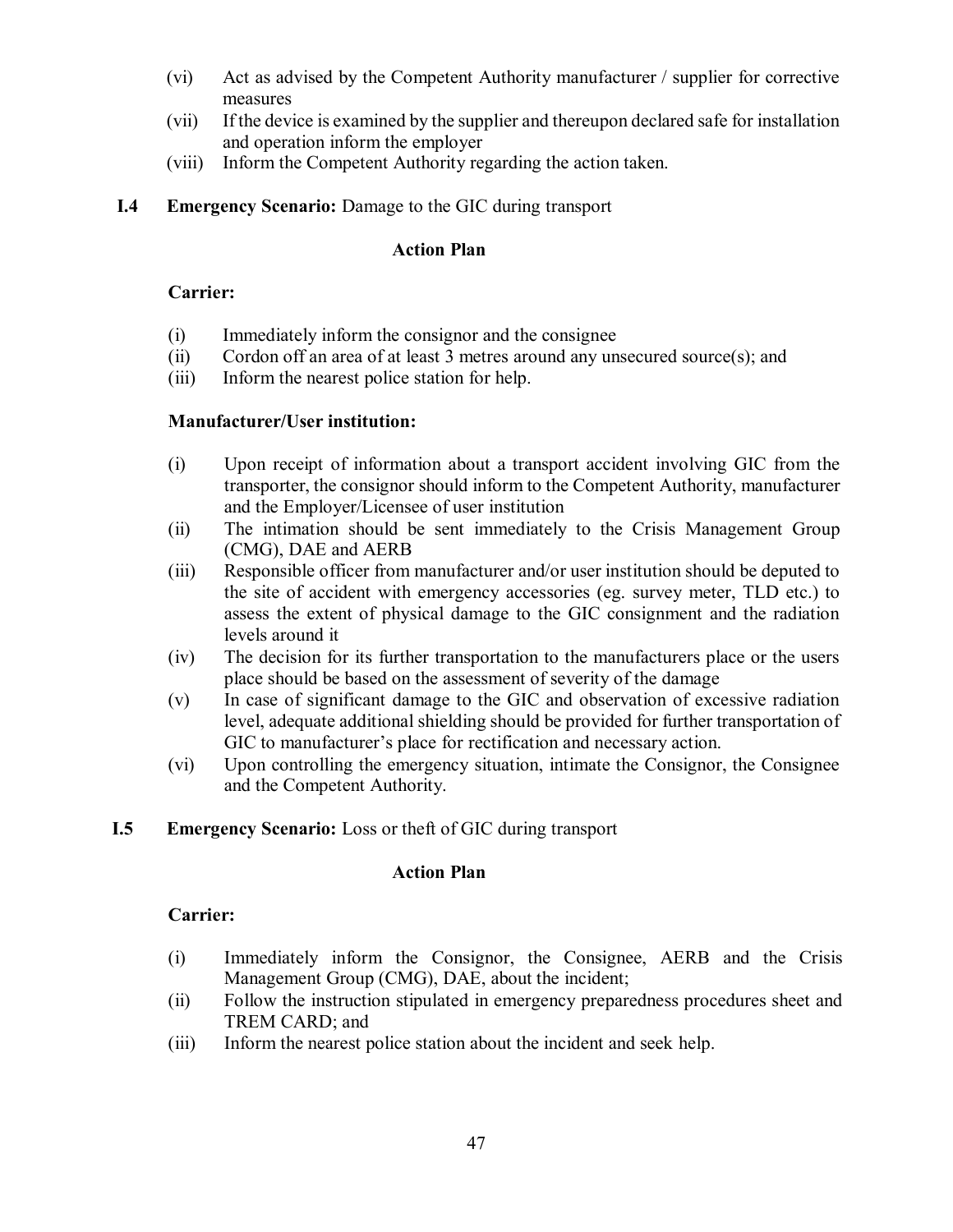### **Consignor:**

- (i) Upon receipt of information about an incident from transporter involving the GIC, the intimation should be sent immediately to the Crisis Management Group (CMG), DAE and the Competent Authority
- (ii) Immediately establish contact with nearest police station and seek its help by sensitizing the police officials regarding the seriousness of the incident in view of involvement of loss/untraced radioactive material consignment
- (iii) Responsible officer from the manufacturer and/or the user institution should be deputed to the location of the incident with emergency accessories (e.g. sensitive survey meter, direct reading pocket dosimeter, TLD etc.) to trace the consignment.
- (iv) In case, the consignment is not traceable:
	- (a) continue the efforts for locating the consignment;
	- (b) inform all the concerned authorities and get updates regularly till consignment is located;
	- (c) make public aware through media/news channels etc. in consultation with the Competent Authority, about the loss of radioactive material and its serious consequences, if the lost consignment is damaged while lying in public domain; and
	- (d) urge the public to immediately report to the nearest police station about such consignment, if they come across.
- (v) In case, the consignment is located:
	- (a) cordon off an area of at least 5 metres, around the GIC unit;
	- (b) assess the extent of damage in terms of physical integrity and radiation leakage that has occurred to the GIC;
	- (c) decision for its further transportation to manufacturers place or users place should be based on the assessment of severity of the damage;
	- (d) in case of significant damage to the GIC and observation of excessive radiation levels, adequate additional shielding should be provided for further transportation of GIC to manufacturer's place for rectification and necessary action, and
	- (e) upon controlling of the emergency situation, intimate all the concerned authorities about the same.

### **I.6 Emergency Scenario:** Radiation levels in excess of the baseline/normal values on the GIC unit during routine operation

### **Action Plan**

### **Licensee/RSO:**

- (i) Counter check the radiation levels with a calibrated and functional survey meter
- (ii) Provide temporary additional shielding to reduce the radiation levels to permissible limit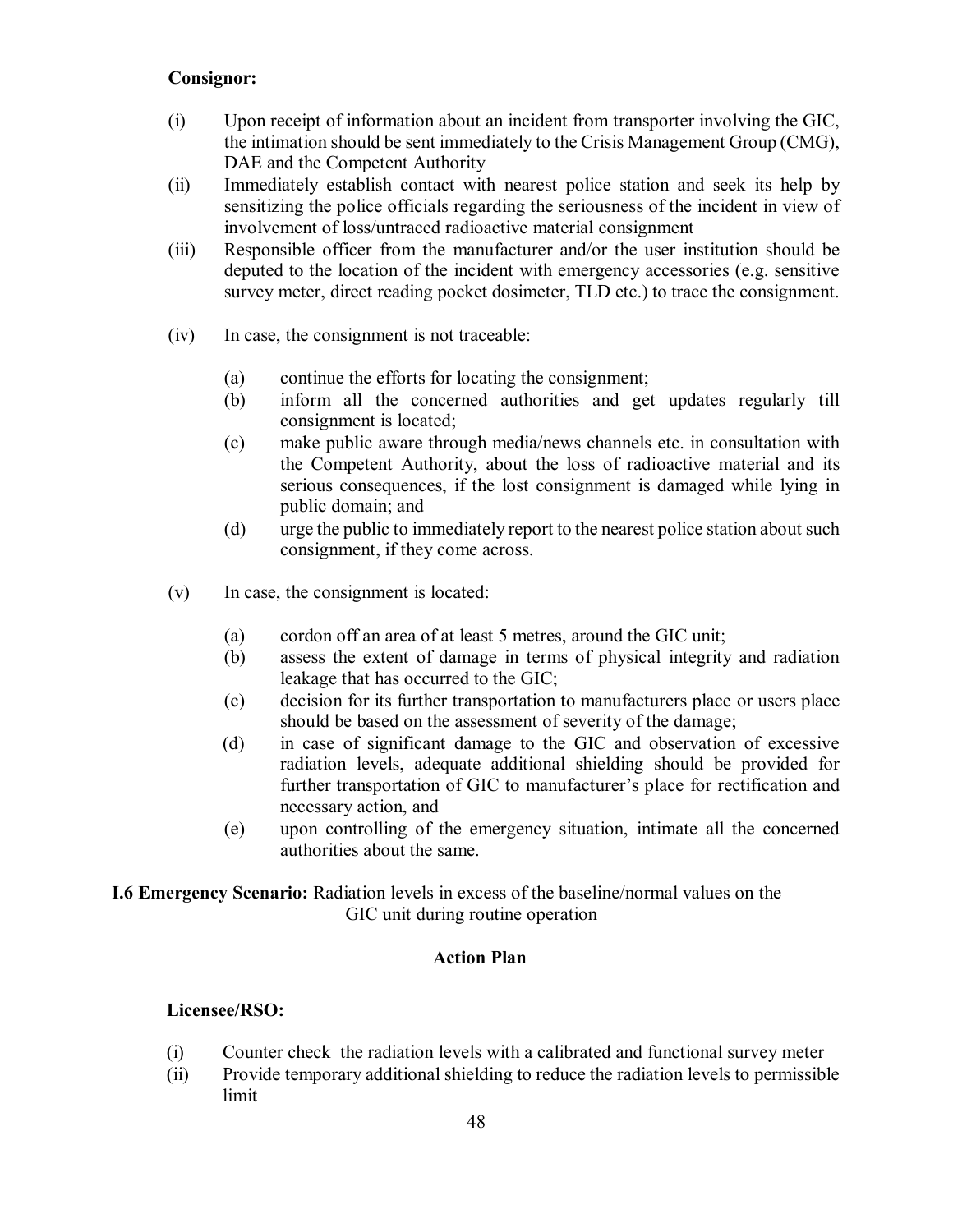- (iii) Inform the manufacturer/supplier and the Competent Authority for further course of action
- (iv) Investigate personnel exposure, if any, to the radiation workers involved in the remedial action.

# **I.7 Emergency Scenario:** Fire incident, explosion or natural disaster such as earthquake etc. at the GIC installation location

# **Action Plan**

# **Licensee/RSO :**

- (i) In case of fire or explosion contact the fire department for help
- (ii) RSO should provide guidance to fire fighters about the safe handling of the fire incident, as GIC is housed with a radioactive material, there is a possibility of loss of shielding integrity during fire and may cause higher radiation levels around GIC
- (iii) After controlling the fire measure the radiation levels to check the shielding loss if any. If required temporary additional shielding should be provided to reduce the radiation levels to permissible limit
- (iv) Check the radiation contamination, if any
- (v) Inform the manufacturer/supplier and Competent Authority for further course of action
- (vi) Investigate personnel exposure, if any, to the radiation workers involved in the remedial action.

The Employer/Licensee/RSO should submit a detailed report on the fire incident, with radiation exposures to personnel, if any, to the Competent Authority.

# **Manufacturer/Supplier:**

- (i) On receipt of information, responsible officer from manufacturer should be deputed to the institution to assess the extent of damage in terms of physical and radiation leakage occurred due to the fire accident.
- (ii) Repair of GIC for re-use or decommissioning can be taken up by the manufacturer based on the assessment of the damage.

**I.8 Emergency Scenario:** Malevolent actions by the anti-social elements leading to damage of the GIC

# **Action Plan**

# **Licensee/RSO :**

- (i) Close down the GIC facility to prevent access, depute the response force (Security personnel) to prevent unauthorized access
- (ii) Inform the nearest police, i.e. Law Enforcement Authority
- (iii) In case of damage, assess the situation and if needed, provide temporary